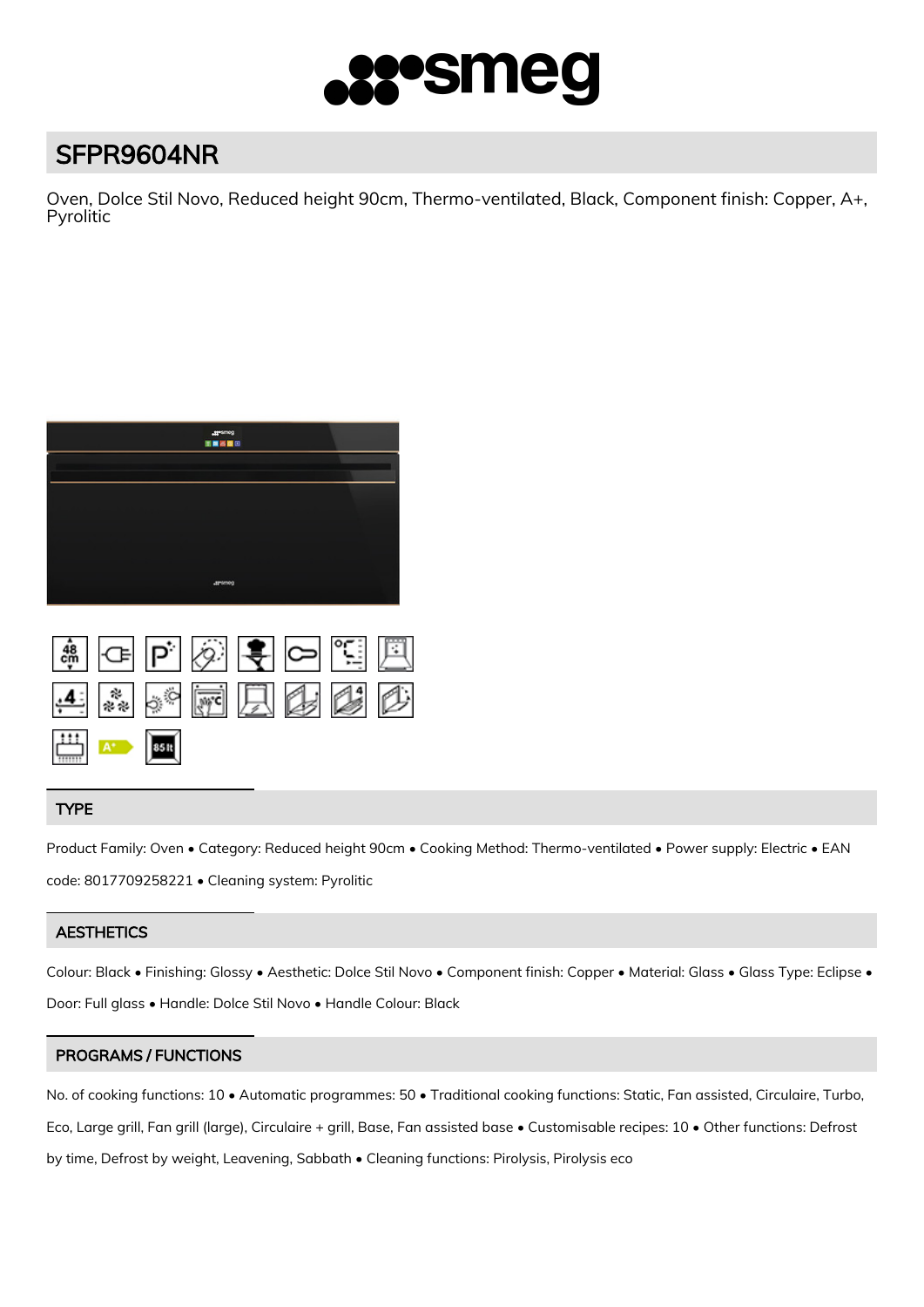#### **CONTROLS**

Display: Yes • Control setting: Full touch

#### **OPTIONS**

Time-setting options: Delay start and automatic end cooking • Minute minder: Yes • Showroom demo option: Yes • Smart cooking: Yes • Controls Lock / Child Safety: Yes • Other options: SmartCook system, Keep warm, Eco light, Language setting, Digital clock display, Tones

#### TECHNICAL FEATURES

Display technology: TFT • Temperature control: Electronic • Minimum Temperature: 30 °C • Maximum temperature: 280 °C • Cavity material: Ever clean Enamel • No. of shelves: 4 • Shelves type: Metal racks • N. of fans: 3 • No. of lights: 2 • Userreplaceable light: Yes • Light type: Halogen • Light Power: 40 W • Light when door is opened: Yes • Door opening type: Standard opening • Door: Cool • Removable door: Yes • Full glass inner door: Yes • Removable inner door: Yes • Total no. of door glasses: 4 • Soft Close hinges: Yes • Safety Thermostat: Yes • Cooling system: Tangential • Heating suspended when door is opened: Yes • Lower heating element power: 1700 W • Upper heating element - Power: 1200 W • Grill element - power: 1700 W • Large grill - Power: 2900 W • Circular heating element - Power: 1550 W • Circular heating element 2 - Power: 1550 W

#### PERFORMANCE / ENERGY LABEL

Energy efficiency class: A+ • Net volume of the cavity: 85 l • Energy consumption in conventional mode: 2.66 MJ • Energy consumption per cycle in conventional mode: 0.74 KWh • Energy consumption in forced air convection: 4.64 MJ • Energy consumption per cycle in fan-forced convection: 1.29 KWh

#### ELECTRICAL CONNECTION

Voltage: 220-240 V • Nominal power: 3300 W • Frequency (Hz): 50/60 Hz • Power supply cable length: 115 cm

#### GAS CONNECTION

#### LOGISTIC INFORMATION

Dimensions of the product (mm): 475x896x571 • Net weight (kg): 58.400 kg • Gross weight (kg): 66.700 kg

#### ACCESSORIES INCLUDED

Enamelled deep tray (40mm): 1Insert gird: 1Rack with back stop: 1Telescopic Guide rails, total Extraction: 1

#### **OPTIONAL**

BNP608T: Tray, Ovens, Cookers